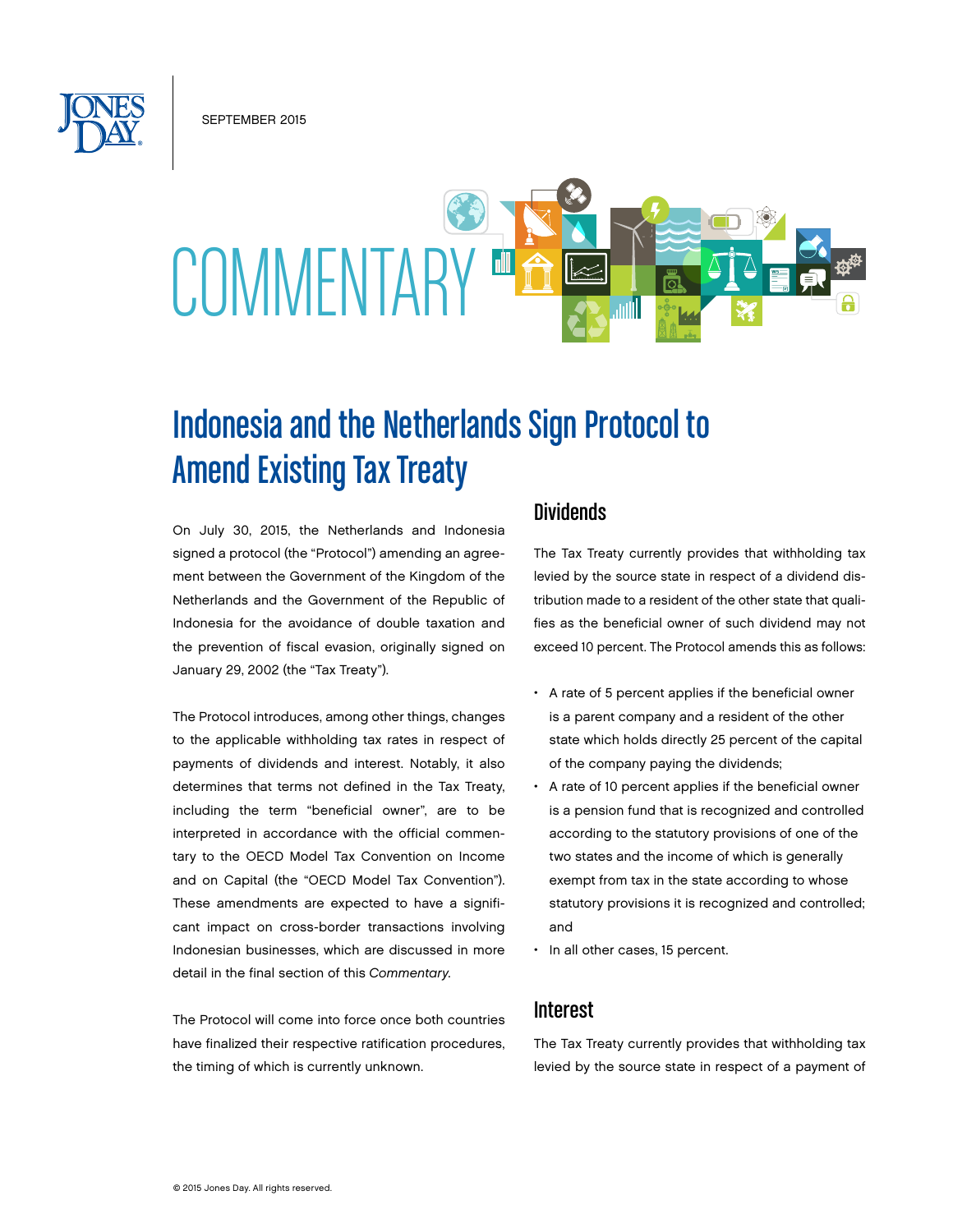interest made to a resident of the other state that qualifies as the beneficial owner of such interest payment may not exceed 10 percent, albeit no withholding tax may be levied if the interest is paid either on a loan made for a period of more than two years, or in connection with a sale on credit of any industrial, commercial, or scientific equipment. The Protocol introduces a 5 percent withholding tax rate for such payments of interest in respect of which no withholding tax may be currently levied.

### Beneficial Ownership

The Tax Treaty does not currently define or otherwise describe the term "beneficial owner". Whether the recipient of a dividend or interest payment is also the beneficial owner of such income is, however, a key consideration. Without beneficial ownership, a taxpayer will not be eligible for reduced withholding tax rates under the treaty.

The Indonesian tax authorities had previously published regulations, Regulation No. 62/PJ/2009 and Regulation No. 25/ PJ/2010 (the "Indonesian Regulations"), which provide general guidelines regarding the application of Indonesian double taxation treaties with the aim of preventing treaty abuse. The Indonesian Regulations are used to assess whether a foreign recipient of income derived from Indonesian sources is considered the beneficial owner from an Indonesian perspective by reference to various criteria that differ depending on the wording of the treaty provision. The Indonesian tax authorities will apply such criteria where a foreign recipient claims a reduction of Indonesian withholding tax rates. Where the treaty requires the taxpayer to qualify as beneficial owner of an item of income, under the Indonesian Regulations the relevant recipient must be able to demonstrate that:

- (I) It has not been established and/or the transaction structure is not solely intended to take advantage of tax treaty benefits;
- (II) It has its own management to conduct its business activities and such management has sufficient authority to execute transactions;
- (III) It has employees;
- (IV) It is engaged in an active trade or business;
- (V) It is subject to local taxation in respect of the Indonesian income; and

(VI) It does not use more than 50 percent of its total income to settle its obligations with third parties by way of interest, royalty, or similar payments.

The Indonesian Regulations provide further guidance as to whether an active trade or business is conducted within the meaning of (IV) above and details regarding the application of the test contained in (VI) above.

The Indonesian Regulations are relatively detailed and restrictive in comparison to the typical interpretation of beneficial ownership applied by most OECD member states, which generally refers to the official commentary to the OECD Model Tax Convention. The Protocol introduces a provision that requires the two countries to interpret provisions of the Tax Treaty that are identical or substantially similar to the provisions of the OECD Model Tax Convention in accordance with the OECD commentary. In particular, the Protocol provides that "the two States shall interpret the term 'beneficial owner' used in the Agreement in accordance with the interpretation thereof as published by the OECD at the moment of signing the Agreement and any subsequent clarifying modifications of such OECD interpretation". As a result, after ratification of the protocol we expect the Indonesian tax authorities to confirm that the Indonesian Regulations will no longer be the determinative source of guidance when assessing whether a Dutch resident is the beneficial owner of Indonesian sourced income for purposes of the Tax Treaty.

#### **Implications**

The Protocol ensures that the Tax Treaty will continue to facilitate Dutch investments in Indonesia and vice versa and importantly, investments into Indonesia by other foreign investors that have structured their investments or cross-border financing transaction through a Dutch resident company. From an Indonesian perspective, there are no bilateral tax treaties offering withholding tax rates that are as favorable as, or more favorable than, the rates contained in the Tax Treaty and the rates under the Protocol once ratified. The obligation on the two countries under the Protocol to interpret the treaty provisions in accordance with the OECD commentary, in particular with regard to beneficial ownership, is expected to reduce considerably the burden on qualifying Dutch residents to successfully claim reduced Indonesian withholding tax rates.